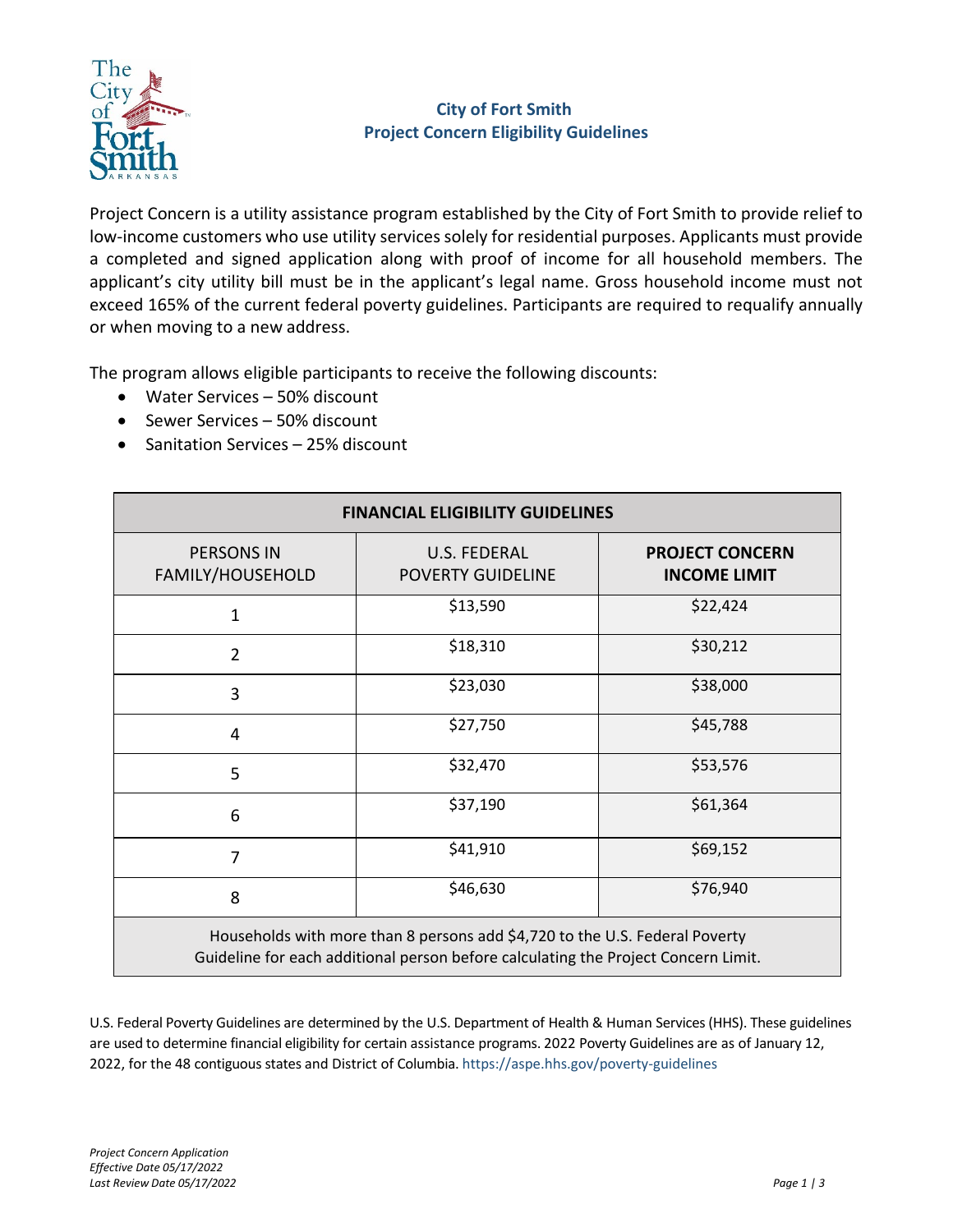| The<br>$City$ of                                                                 | <b>City of Fort Smith</b><br><b>Project Concern Application</b> | <b>FOR OFFICE USE ONLY</b><br>$\Box$ Approved $\Box$ Denied<br>By 2008 2009 2010 2021 2022 2023 2024 2022 2023 2024 2022 2023 2024 2022 2023 2024 2025 2026 2027 20<br>Acct/CID____________________ |
|----------------------------------------------------------------------------------|-----------------------------------------------------------------|-----------------------------------------------------------------------------------------------------------------------------------------------------------------------------------------------------|
| APPLICANT (name as listed on utility account) __________________________________ |                                                                 |                                                                                                                                                                                                     |
|                                                                                  |                                                                 | <b>City</b> Fort Smith State AR Zip                                                                                                                                                                 |
|                                                                                  |                                                                 | State<br><b>Zip</b>                                                                                                                                                                                 |

| Phone | <b>Birthdate</b> | PLEASE CHECK ONE: Do you $\square$ RENT or $\square$ OWN your home? |
|-------|------------------|---------------------------------------------------------------------|
|-------|------------------|---------------------------------------------------------------------|

# **HOUSEHOLD MEMBERS** – List ALL other persons living in the home. Do not include yourself. *(Continue list on back if needed.)*

| Name: | <b>Birthdate:</b> | <b>Relationship to Applicant:</b> |
|-------|-------------------|-----------------------------------|
|       |                   |                                   |
|       |                   |                                   |
|       |                   |                                   |
|       |                   |                                   |
|       |                   |                                   |
|       |                   |                                   |
|       |                   |                                   |

**INCOME** – Eligibility is based on the total **GROSS** income for **ALL** household members. **Check each type of income that you and anyone living in your home currently receive.** Then list the income in the blanks below.

☐**Wages/Salary/Tips** ☐**Social Security** ☐**Disability** ☐**Veterans Benefits**

☐**Retirement/Pension** ☐**Alimony/Child Support** ☐**Self‐employment** ☐**Railroad Benefits**

☐**Unemployment** ☐**Workers' Comp** ☐**Sick Pay** ☐**Military Allotment** ☐**Interest Income** ☐**Rental Income** ☐**Cash Assistance** ☐**Other (explain below)**

| <b>Household Member Receiving Income:</b> | <b>Source of Income:</b> | <b>Monthly Amount:</b> |
|-------------------------------------------|--------------------------|------------------------|
|                                           |                          |                        |
|                                           |                          |                        |
|                                           |                          |                        |
|                                           |                          |                        |
|                                           |                          |                        |
|                                           |                          |                        |
|                                           |                          |                        |
|                                           |                          |                        |